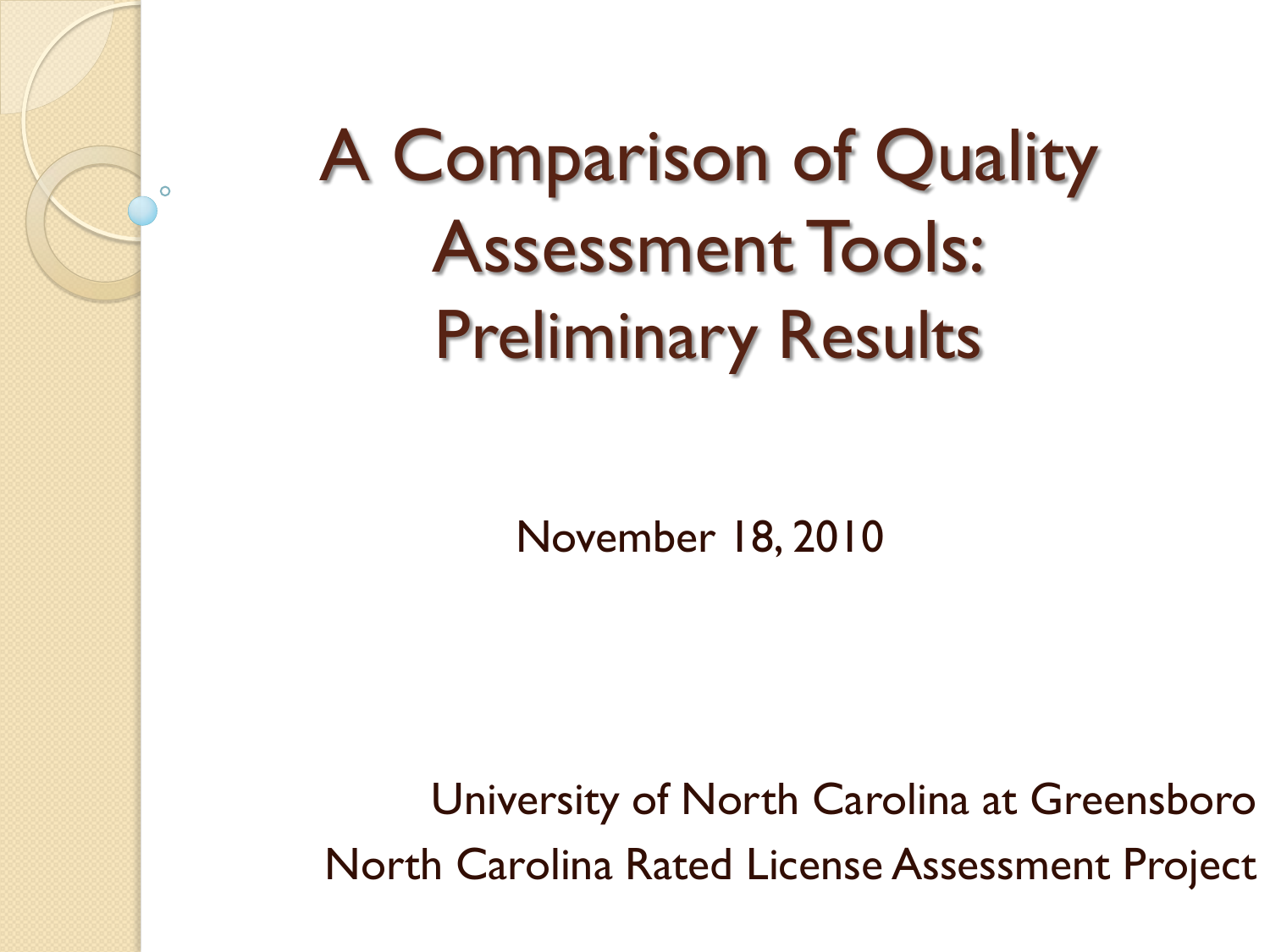

#### **Overview**

- Purpose and goals of project
	- Differences between star-ratings of licensed centers
	- Pilot new measures
- Who is involved?
	- DCD
		- Deborah Cassidy, Kay Lowrance, and Anna Carter
	- NCRLAP
		- Assessors, state anchors, training coordinator, office staff
	- HDFS faculty
		- Linda Hestenes, Sharon Mims, Karen La Paro, Danielle Crosby
		- HDFS graduate students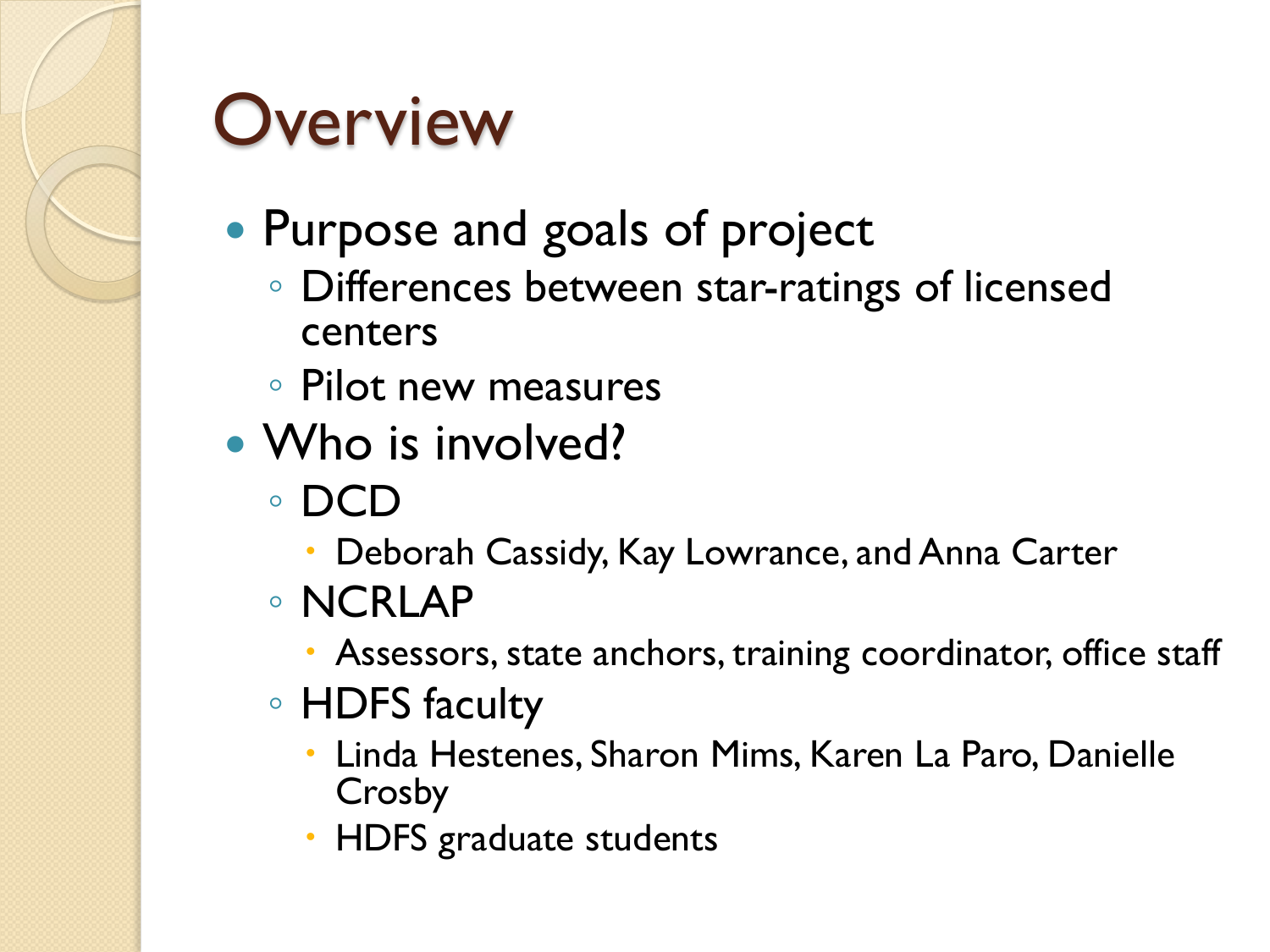# Random Selection

- From a list of all licensed centers:
	- Divided into star level
	- Determined eligibility
		- No bilingual or EC assessor needed
		- At least 35 children enrolled
		- At least one toddler and one preschool classroom
	- Randomized each list
	- Call to recruit up to 25 centers per list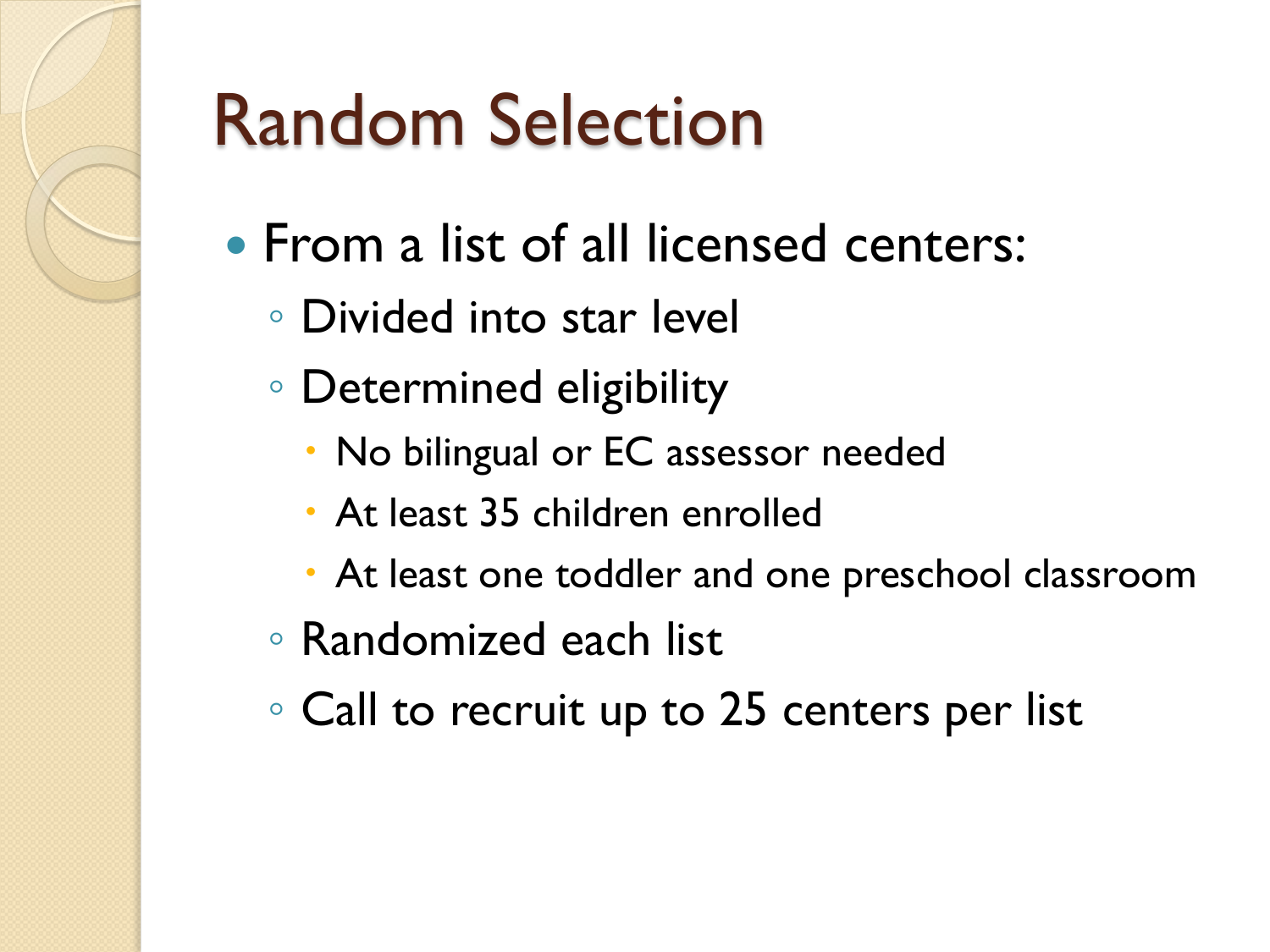

# Sample

- 101 centers
- Classroom breakdown
	- 247 total
	- 94 toddler
	- 98 preschool
	- 55 school age
- Star breakdown
	- $\circ$  | star 17
	- 2 star 13
	- 3 star 25
	- 4 star 22
	- 5 star 24
- Representative of state wide distribution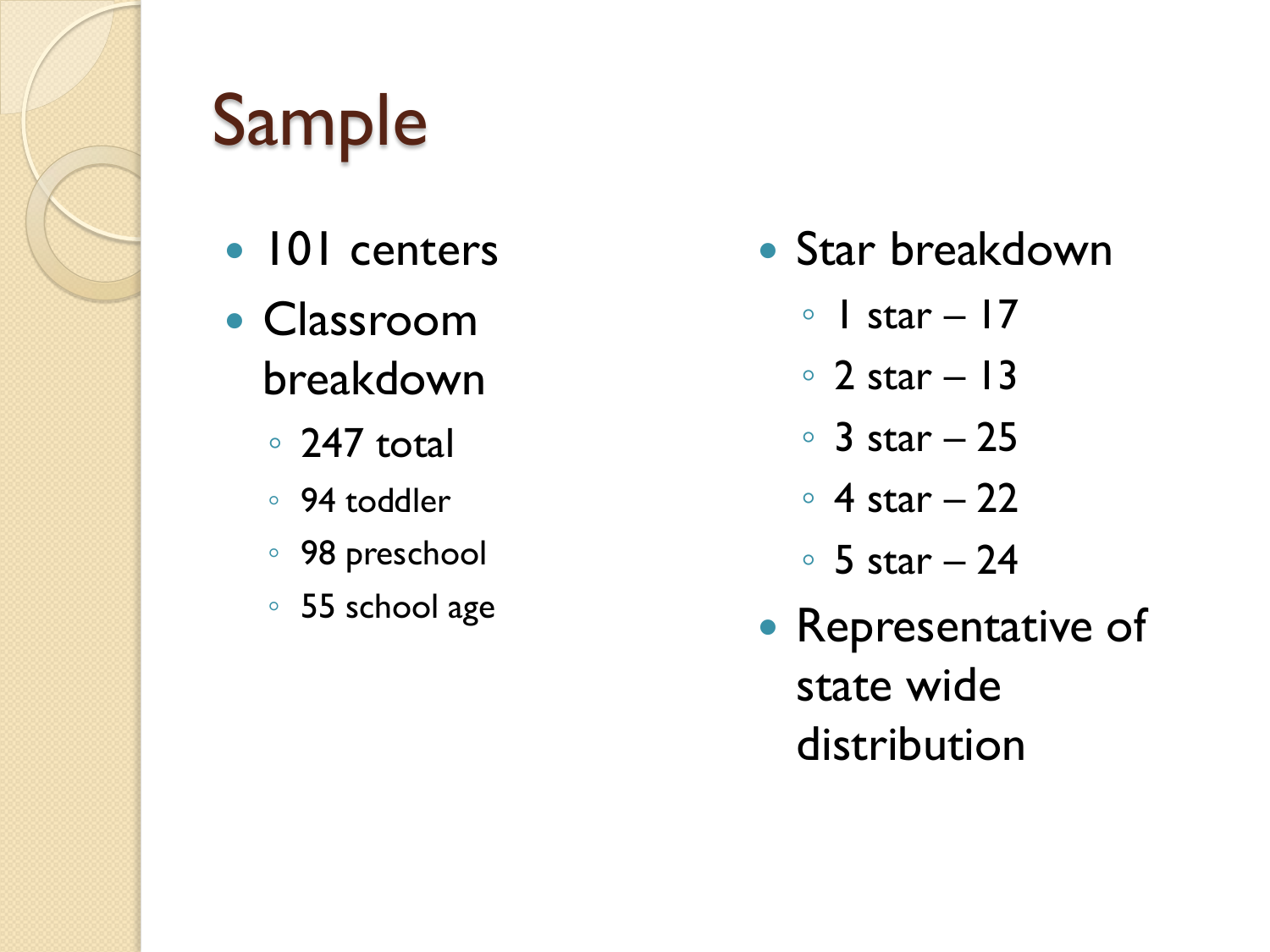# Summary of measures

- Demographic information
	- On teachers and children
	- Teacher report
- Observations
	- Toddlers
	- Preschoolers
	- School age
- Teacher Measures
	- All age groups
	- Self-report
- Child Outcomes
	- Toddlers and preschoolers
	- Teacher report
	- Interview (preschool)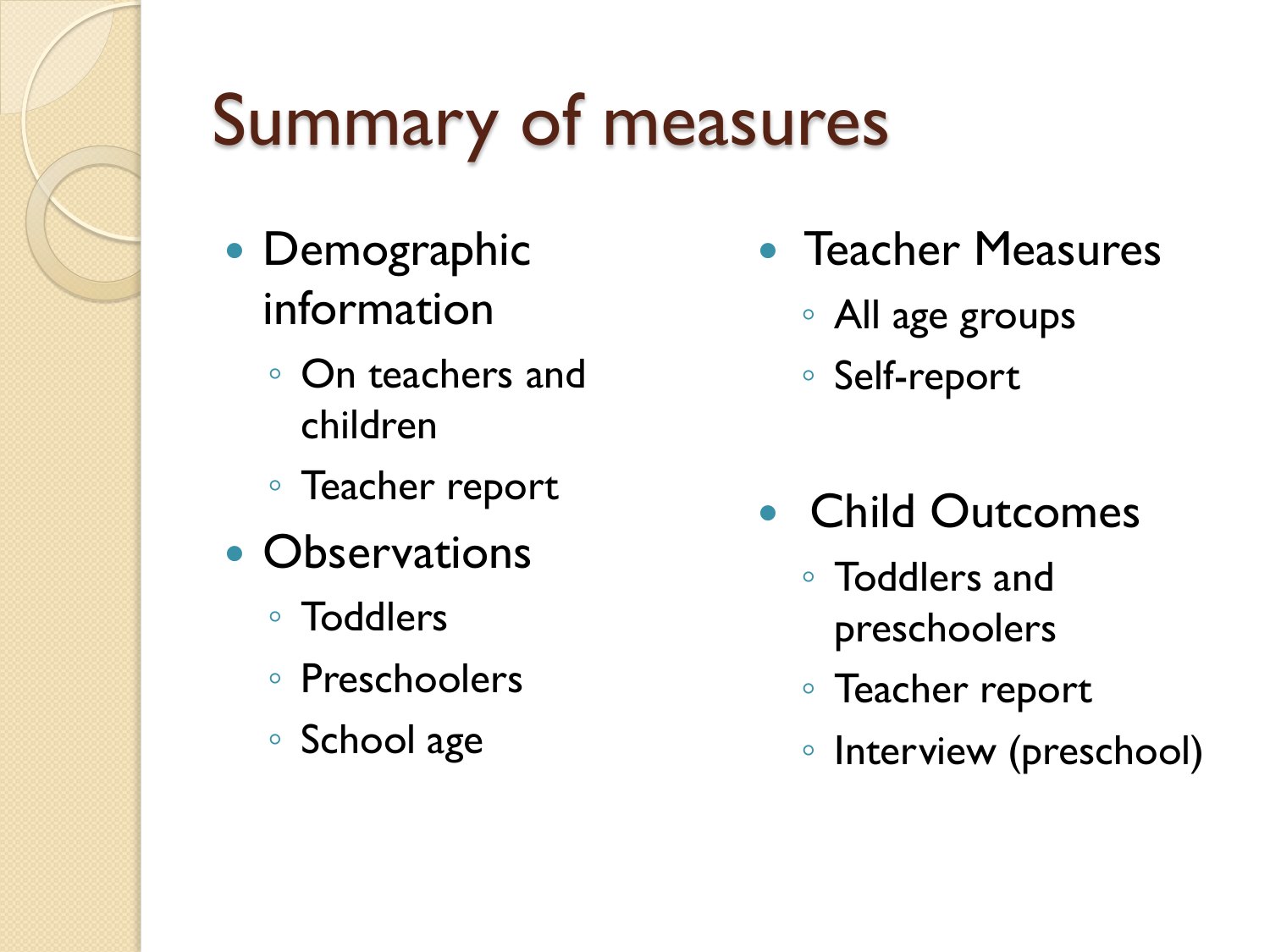# Observation Measures

- Toddlers
	- CLASS
	- ITERS-R
	- C5
- Preschoolers
	- CLASS
	- ECERS-R
	- ECERS-E
	- POEMS
	- C5
- School Agers
	- OST
	- SACERS
	- C5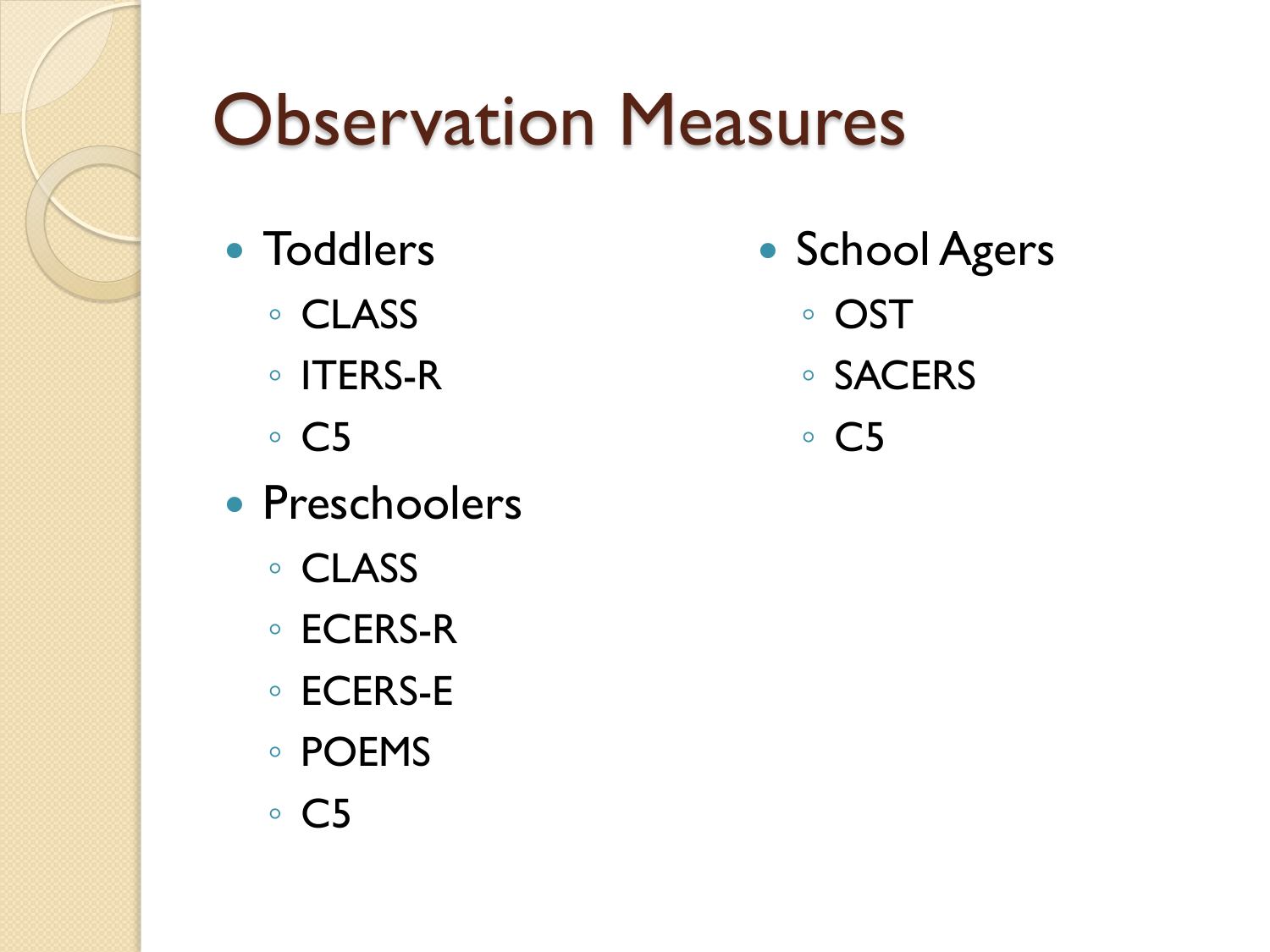# Teacher and Child Measures

- Teacher
	- NEO Five Factor Personality Scale
	- Teacher Satisfaction **Inventory**
- Child Outcome
	- Toddlers
		- BITSEA
		- ECBQ
	- Preschoolers
		- SSIS
		- CBQ
		- Child interview
			- Approaches to learning
			- Cognitive tasks
				- FIST and CPT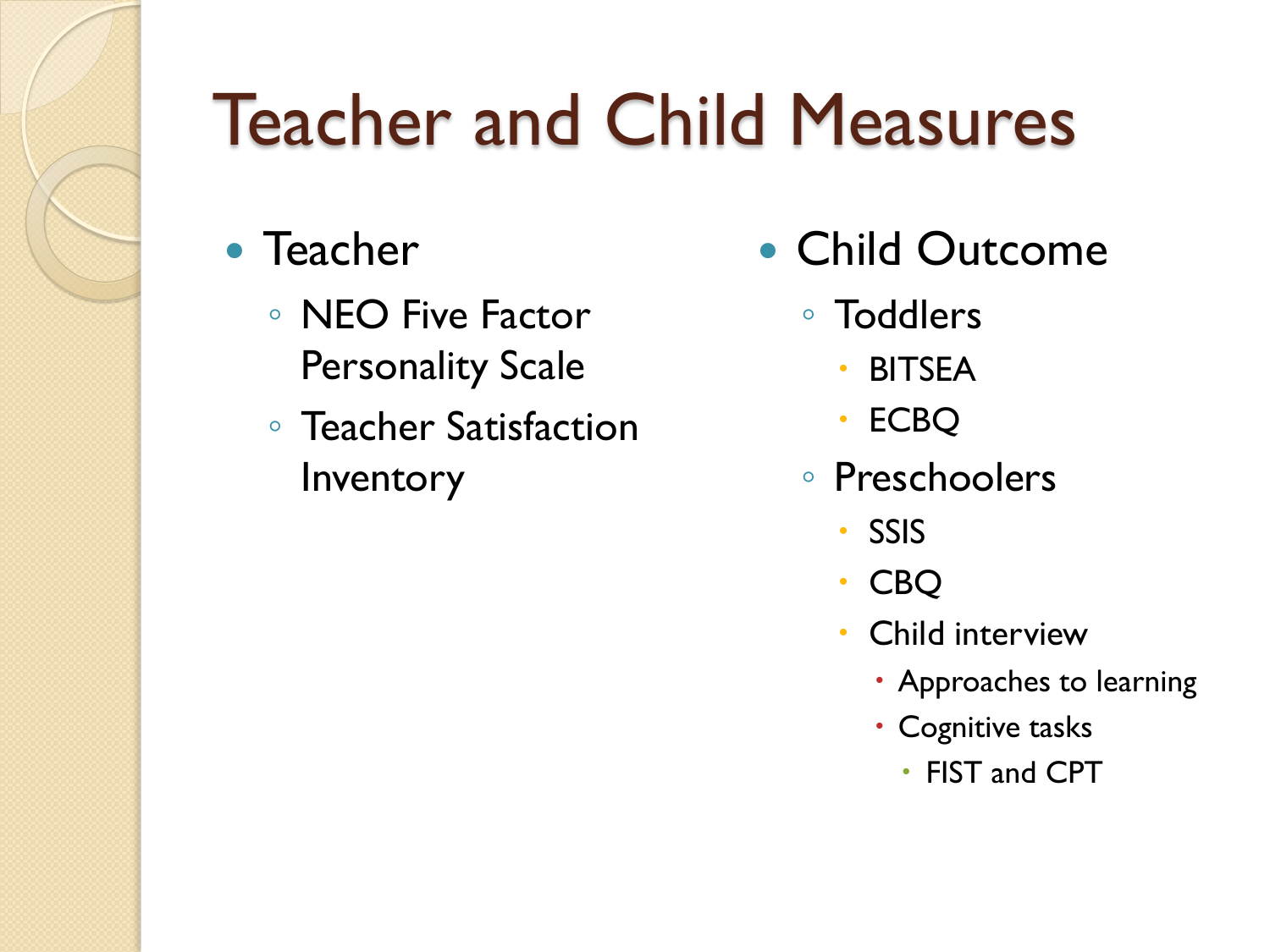## Assessor training and reliability

- Goal = consistent, reliable information
- Basic training process similar to typical ERS training for assessors
	- Orientation content provided or recommended by scale authors or other experts currently using the selected tools
	- Practice observations
	- Video training was also used for some scales
- Required to maintain reliability during re-checks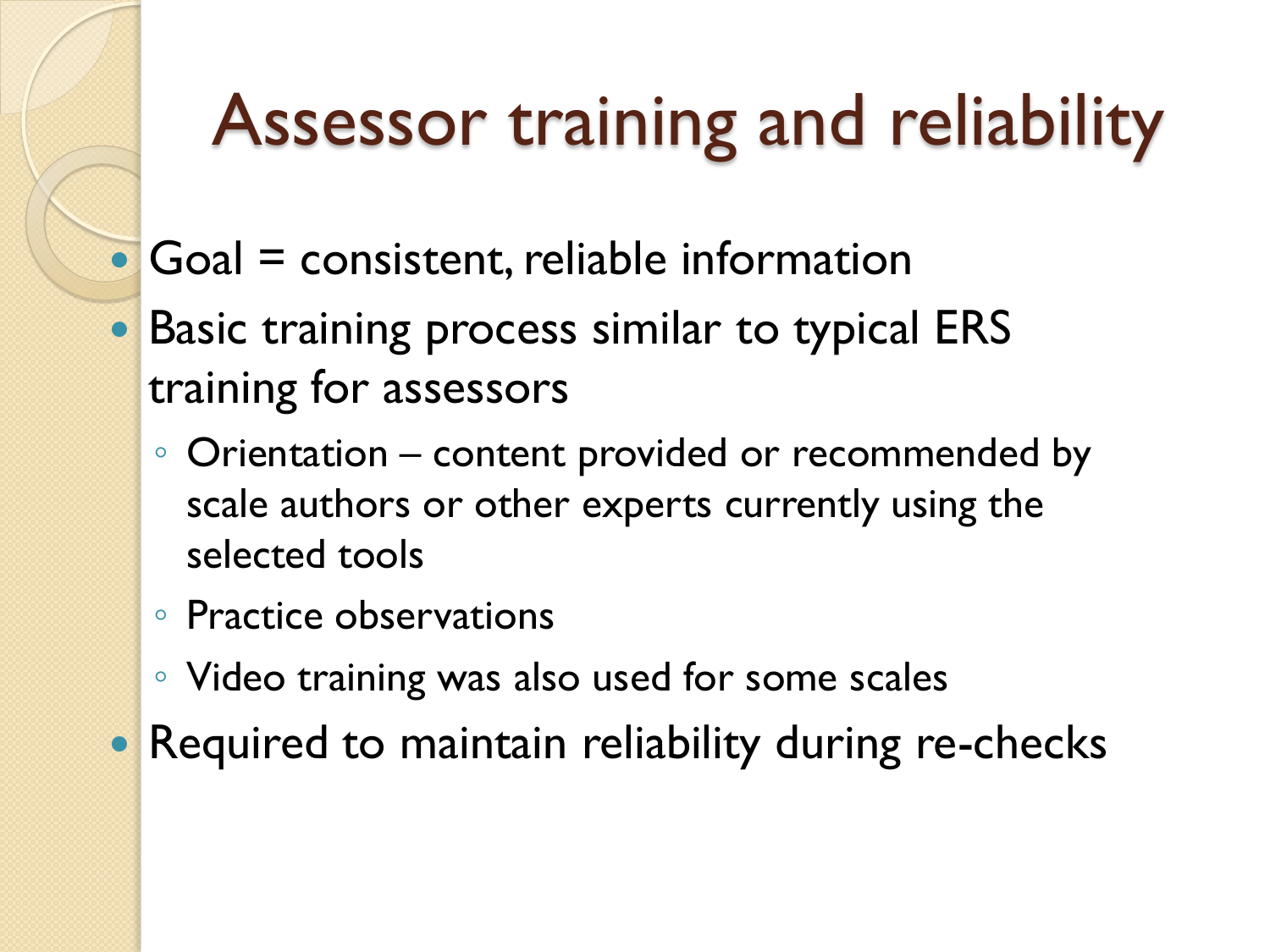# Toddler Correlations - Summary

- Positive
	- Quality measures and Star ratings
	- Teacher education
		- Star ratings, ITERS-R, and CLASS Behavior Guidance
	- Teacher experience and CLASS Emotional Support and Behavior Guidance
- Negative
	- Teacher-child ratios
- No relationship
	- Group size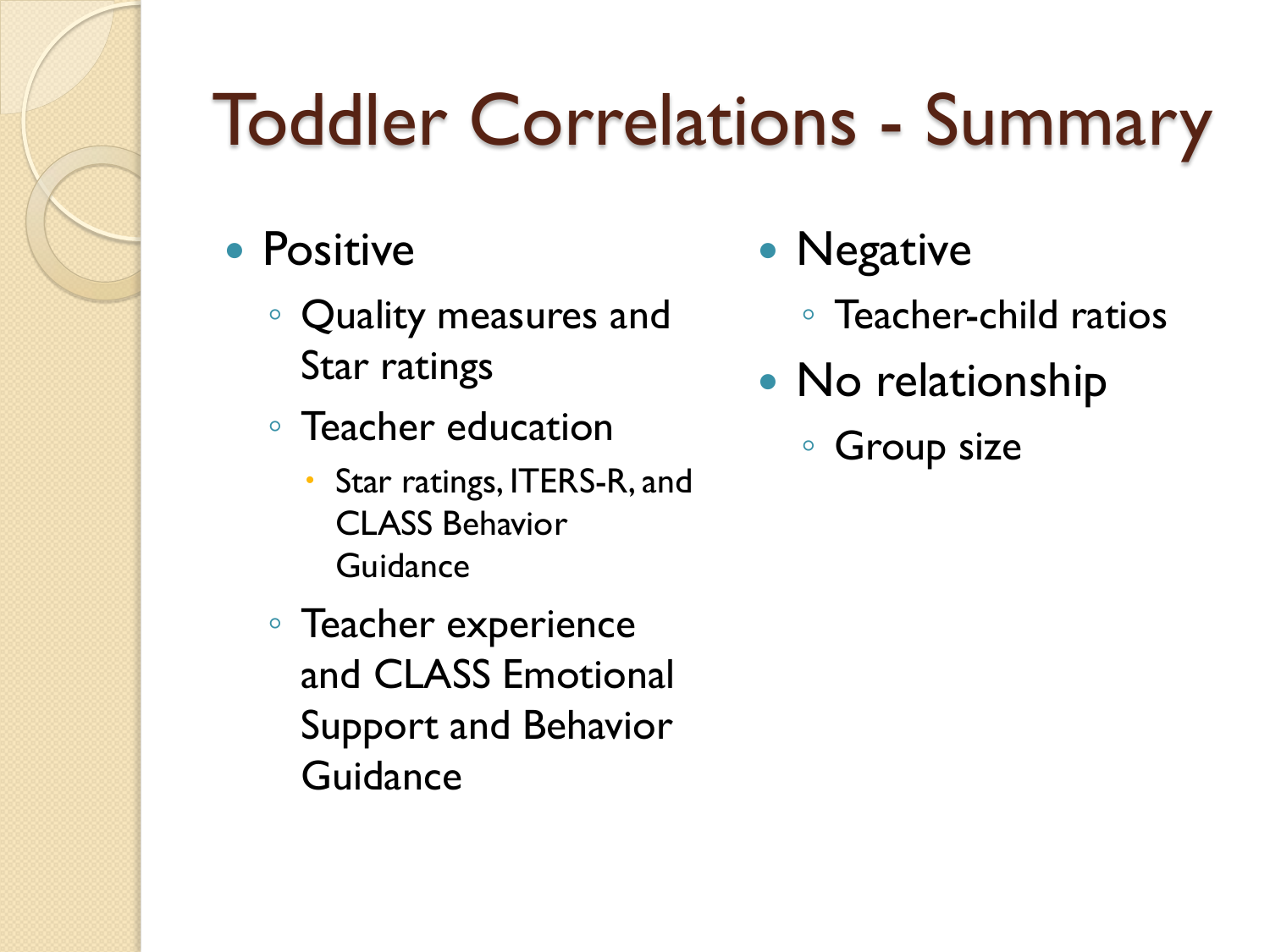## Preschool Correlations - Summary

- Positive
	- Quality measures and Star ratings
	- Teacher education
		- ECERS-R, ECERS-E, POEMS, CLASS Emotional Support and Classroom Organization
- Negative
	- Teacher-child ratio
	- Except for ECERS-E
- No relationship
	- Teacher experience
	- ECERS-E only association with group size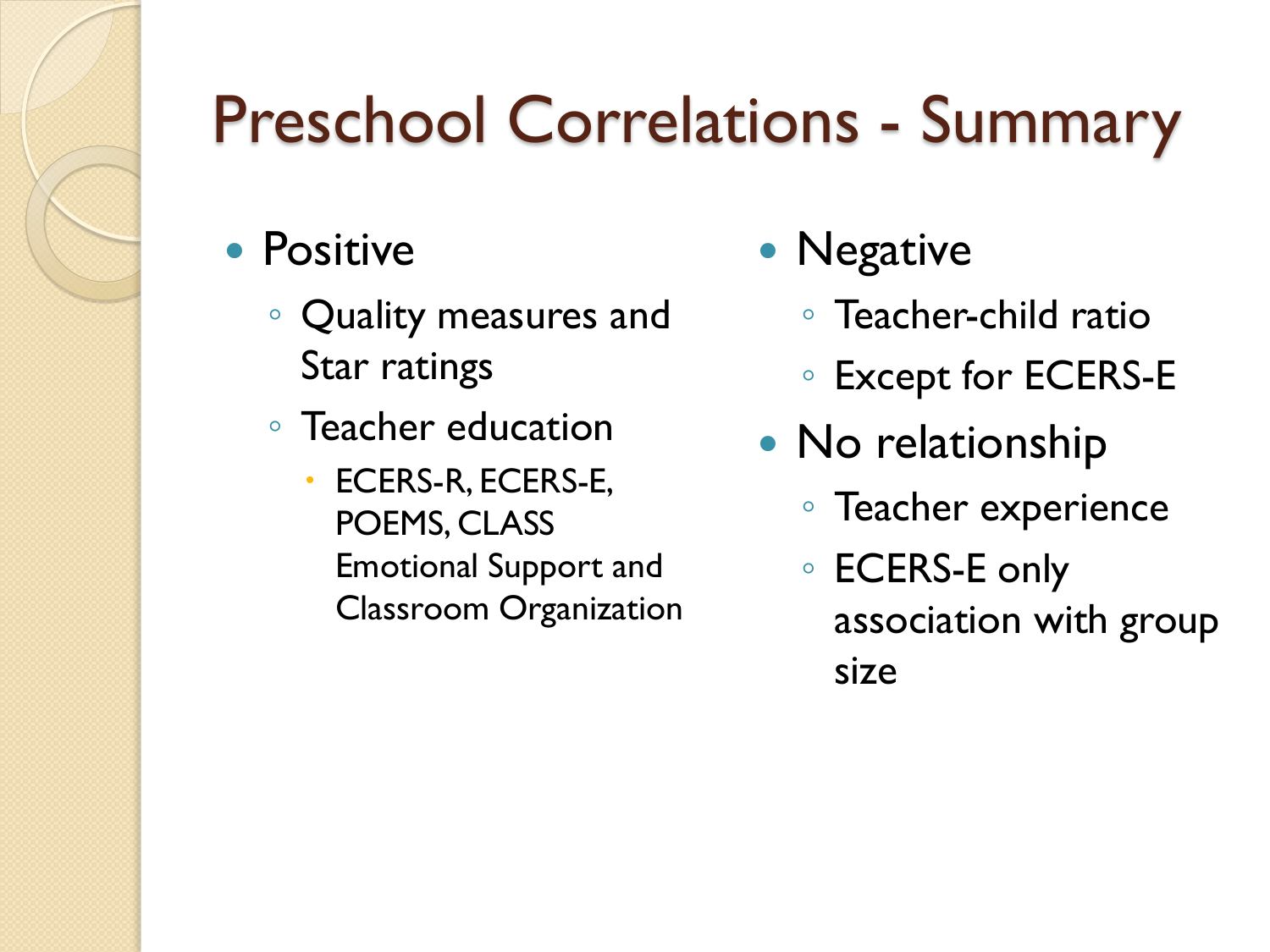### School Age Correlations - Summary

- Positive
	- SACERS and Star rating
- Positive association between SACERS and OST scores
- No significant relationships between School age quality measures and: teacher education, experience, group size or ratios
- No relationship
	- Teacher education
	- Teacher experience
	- Group size
	- Teacher-child ratio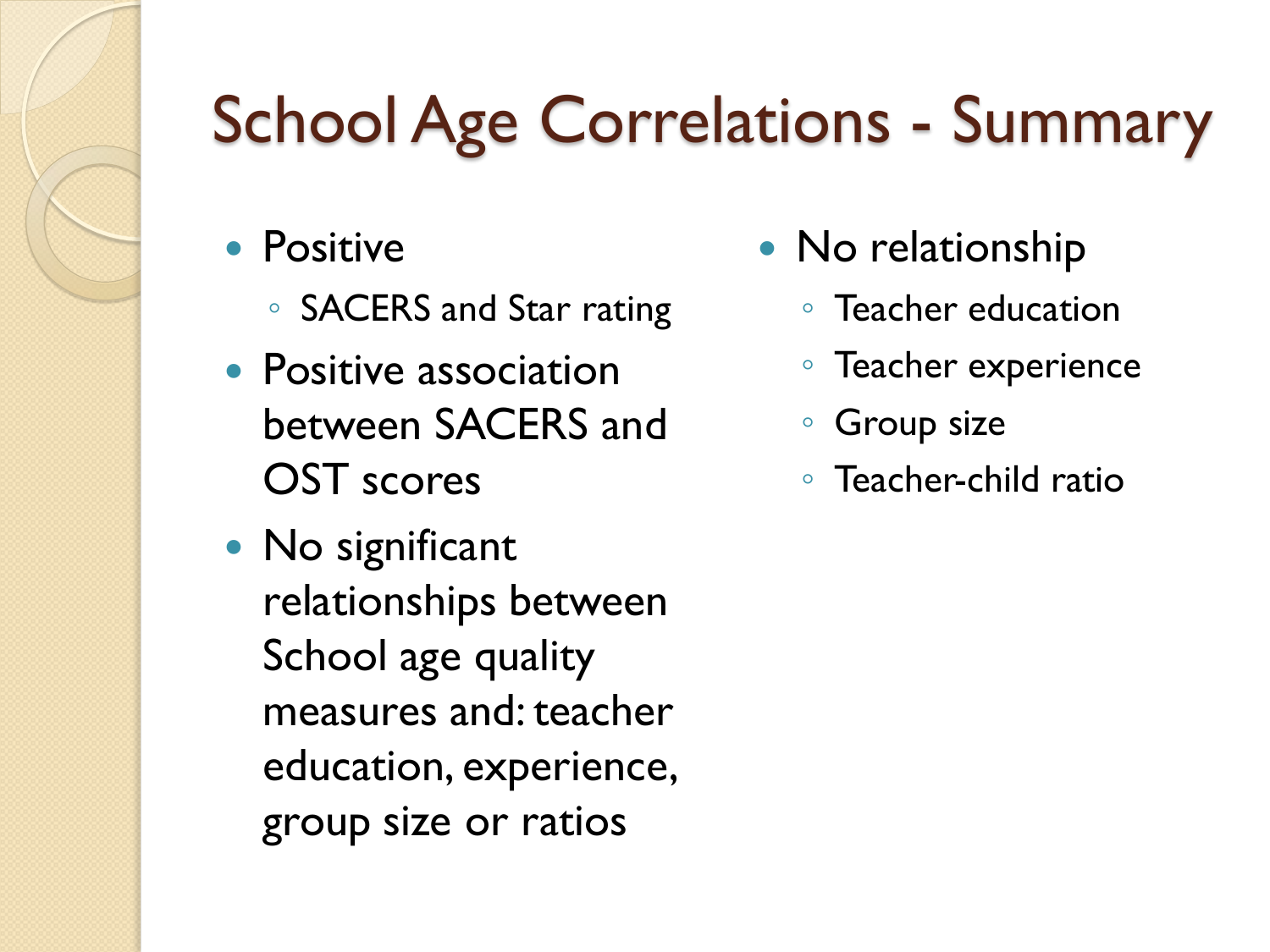## Toddler Measures

| Quality<br><b>Measure</b>                    | <b>BITSEA:</b><br><b>Social</b><br><b>Skills</b> | <b>BITSEA:</b><br><b>Problem</b><br><b>Behaviors</b> | <b>C5:</b><br><b>Positive</b><br><b>Emotions</b> | <b>C5:</b><br><b>Negative</b><br><b>Emotions</b> |
|----------------------------------------------|--------------------------------------------------|------------------------------------------------------|--------------------------------------------------|--------------------------------------------------|
| <b>Star Rating</b>                           |                                                  |                                                      | $+$                                              |                                                  |
| <b>ITERS-R</b>                               |                                                  |                                                      | $+$                                              |                                                  |
| <b>CLASS:</b><br>Emotional<br>Support        |                                                  |                                                      |                                                  |                                                  |
| <b>CLASS:</b><br><b>Behavior</b><br>Guidance |                                                  |                                                      |                                                  |                                                  |
| <b>CLASS:</b><br>Instructional<br>Support    |                                                  |                                                      |                                                  |                                                  |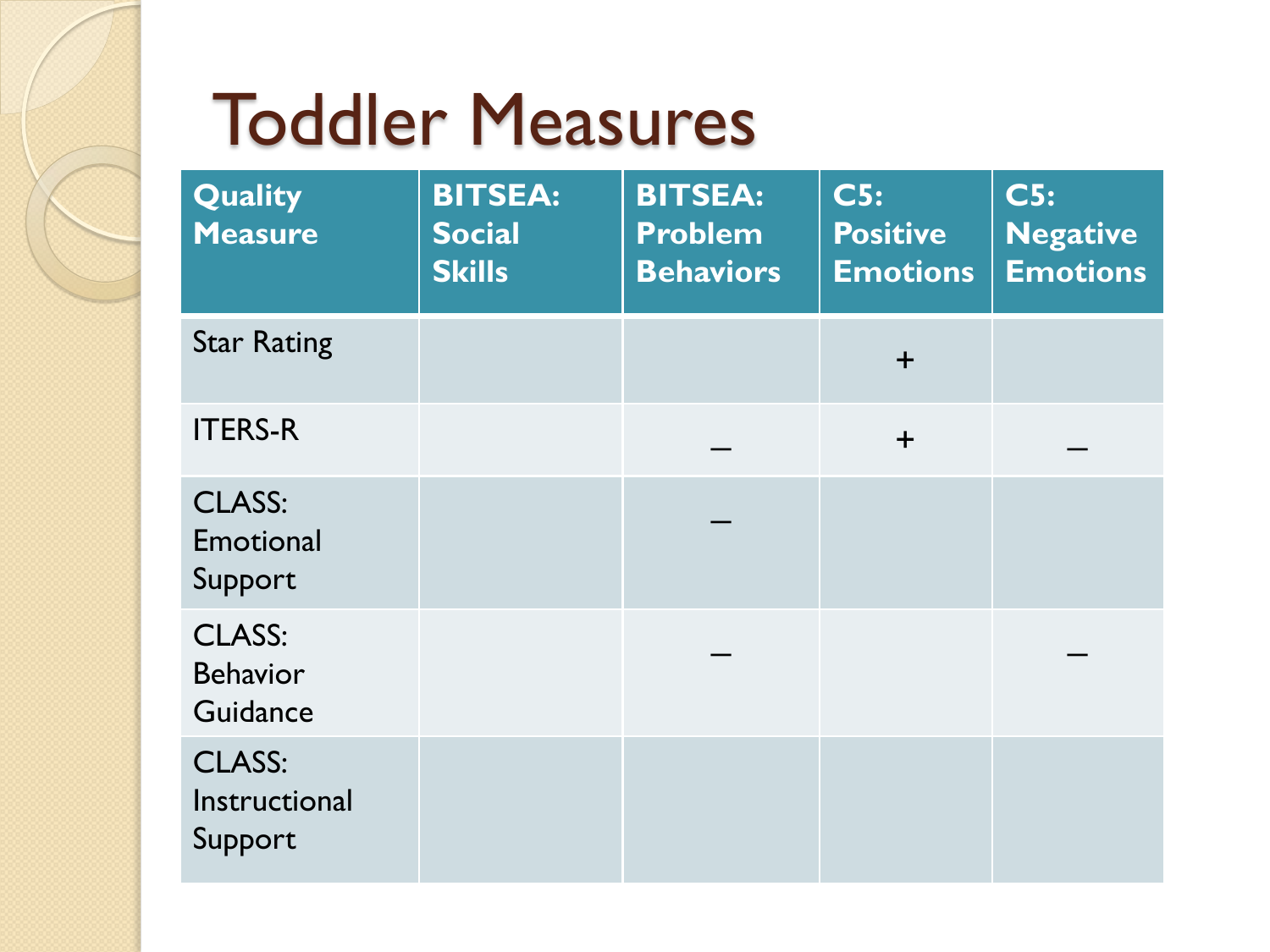# Preschool Measures

| <b>Quality</b><br><b>Measure</b>               | <b>FIST:</b><br><b>Thinkin</b><br>$\mathbf{g}$<br><b>Skills</b> | <b>CPT:</b><br><b>Perspecti</b><br>ve Taking | <b>Approac</b><br>h to<br>Learnin<br>g | <b>SSIS:</b><br><b>Socia</b><br><b>Skills</b> | <b>SSIS:</b><br><b>Proble</b><br>m<br><b>Behavio</b><br>$\mathbf{r}$ | C5:<br><b>Positive</b> | C5:<br><b>Negativ</b><br>e<br><b>Emotio</b><br>$\mathsf{n}$ |
|------------------------------------------------|-----------------------------------------------------------------|----------------------------------------------|----------------------------------------|-----------------------------------------------|----------------------------------------------------------------------|------------------------|-------------------------------------------------------------|
| <b>Star Rating</b>                             |                                                                 |                                              | $+$                                    |                                               |                                                                      |                        |                                                             |
| <b>ECERS-R</b>                                 |                                                                 |                                              |                                        |                                               |                                                                      | $+$                    |                                                             |
| <b>ECERS-E</b>                                 |                                                                 | $+$                                          | $+$                                    | $+$                                           |                                                                      |                        |                                                             |
| <b>CLASS:</b><br>Emotional<br>Support          |                                                                 |                                              |                                        |                                               |                                                                      | $+$                    |                                                             |
| <b>CLASS:</b><br>Classroom<br>Organizatio<br>n |                                                                 |                                              |                                        |                                               |                                                                      | $+$                    |                                                             |
| <b>CLASS:</b><br>Instructiona<br>I Support     |                                                                 | $+$                                          |                                        |                                               |                                                                      | $+$                    |                                                             |
| <b>POEMS</b>                                   | $+$                                                             |                                              |                                        |                                               |                                                                      | $\ddagger$             |                                                             |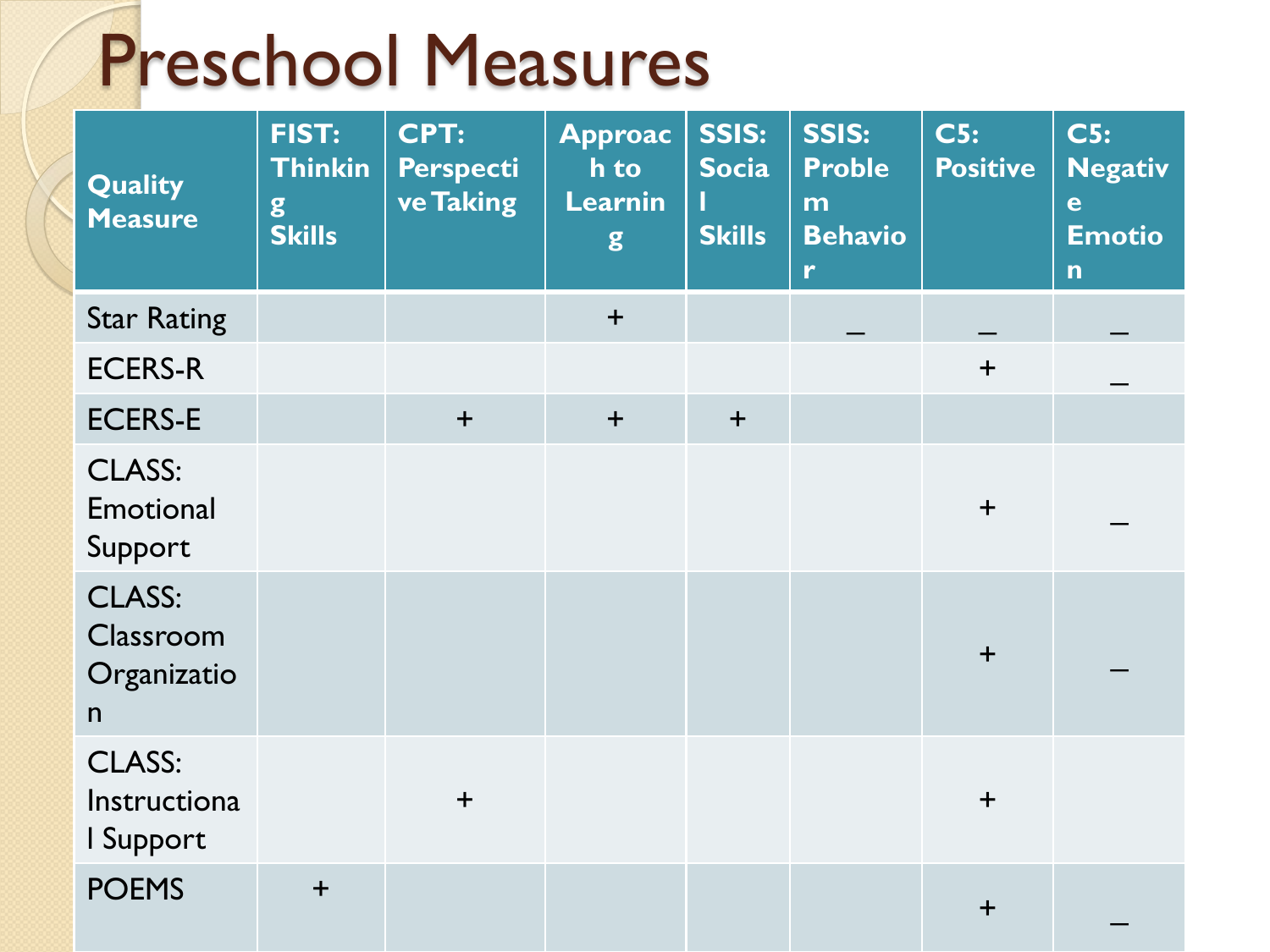# School Age Measures

| <b>Quality Measure</b>                          | <b>C5: Positive</b><br><b>Emotions</b> | <b>C5: Negative</b><br><b>Emotions</b> |
|-------------------------------------------------|----------------------------------------|----------------------------------------|
| <b>Star Rating</b>                              | $\ddagger$                             |                                        |
| <b>SACERS</b>                                   |                                        |                                        |
| OST:<br>Youth Relationship Building             | $\div$                                 |                                        |
| OST:<br><b>Youth Participation</b>              |                                        |                                        |
| OST:<br><b>Staff Relationship Building</b>      | $\ddot{}$                              |                                        |
| OST:<br><b>Instructional Strategies</b>         |                                        |                                        |
| OST:<br><b>Activity Content &amp; Structure</b> | $\pm$                                  |                                        |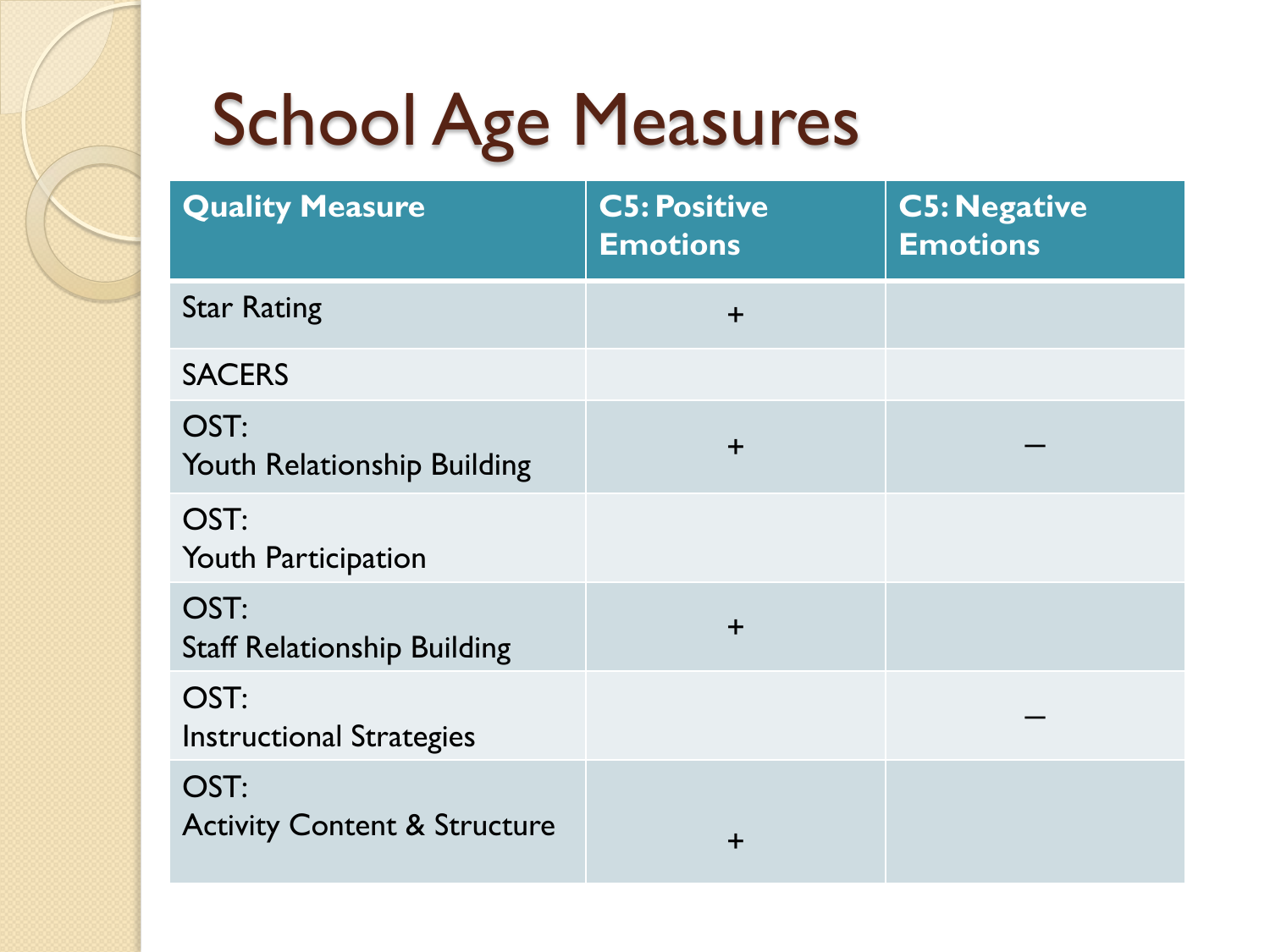

#### Toddlers: differences in stars

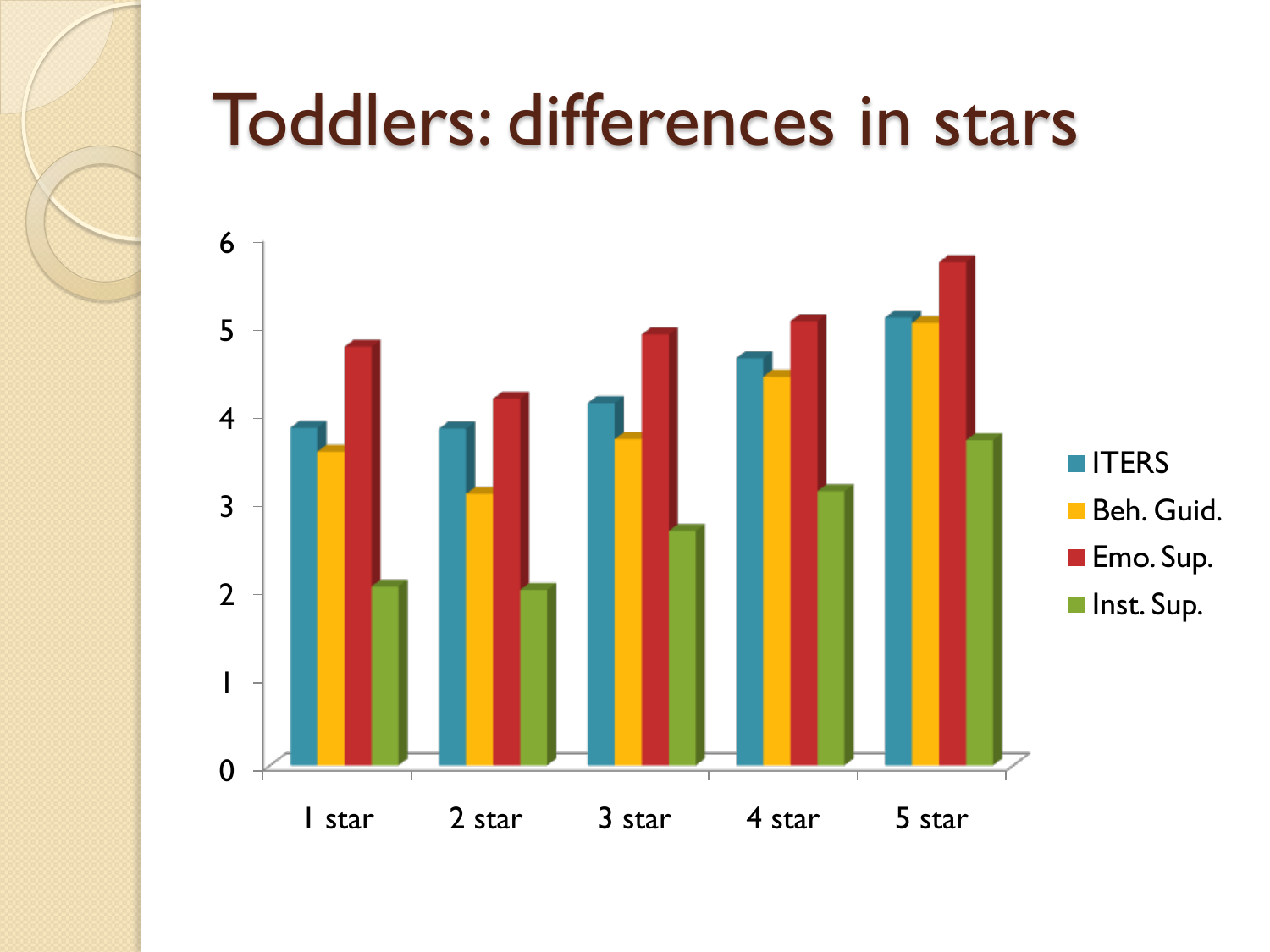#### Preschoolers: differences in stars

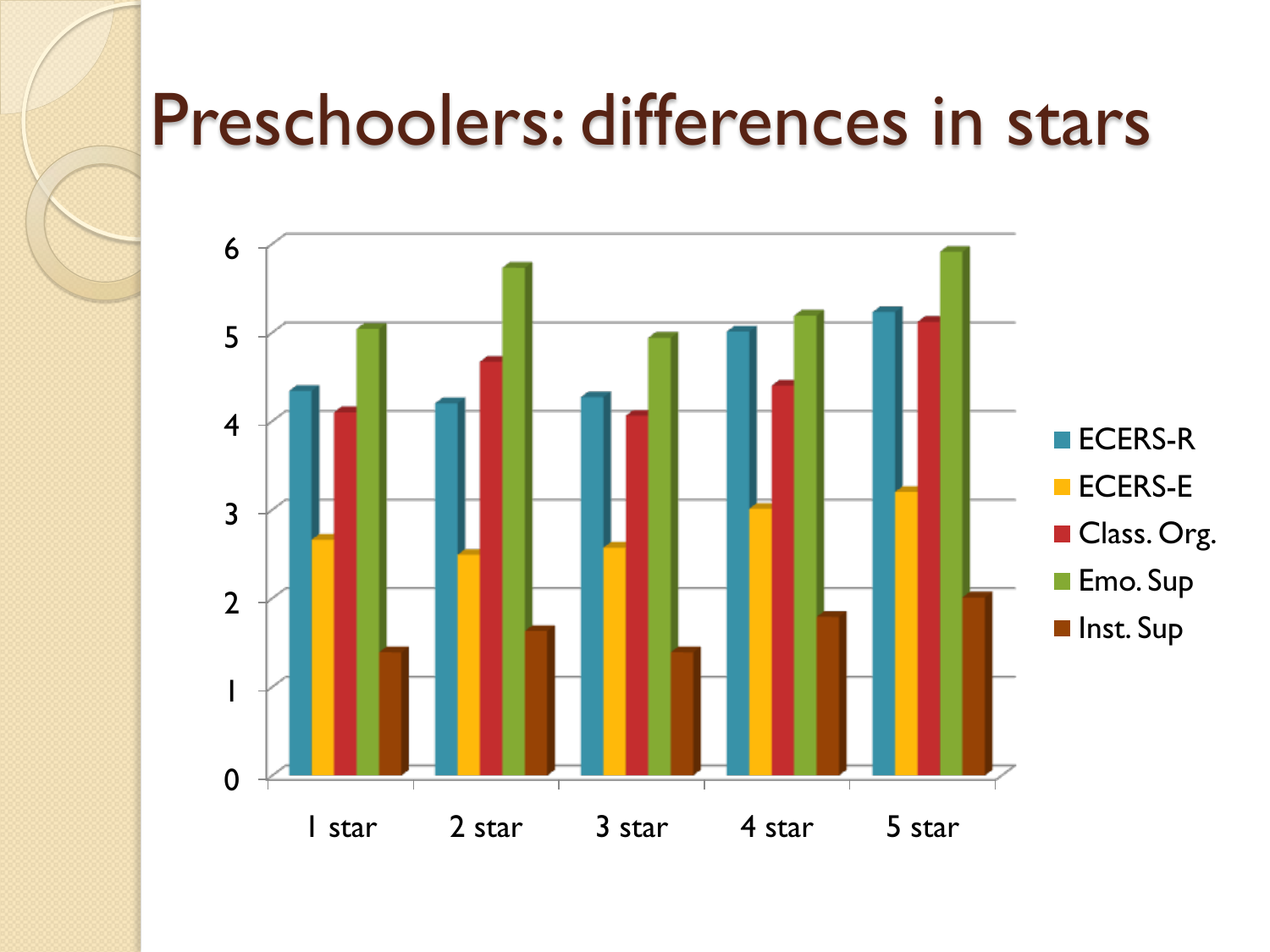### School agers: differences in stars

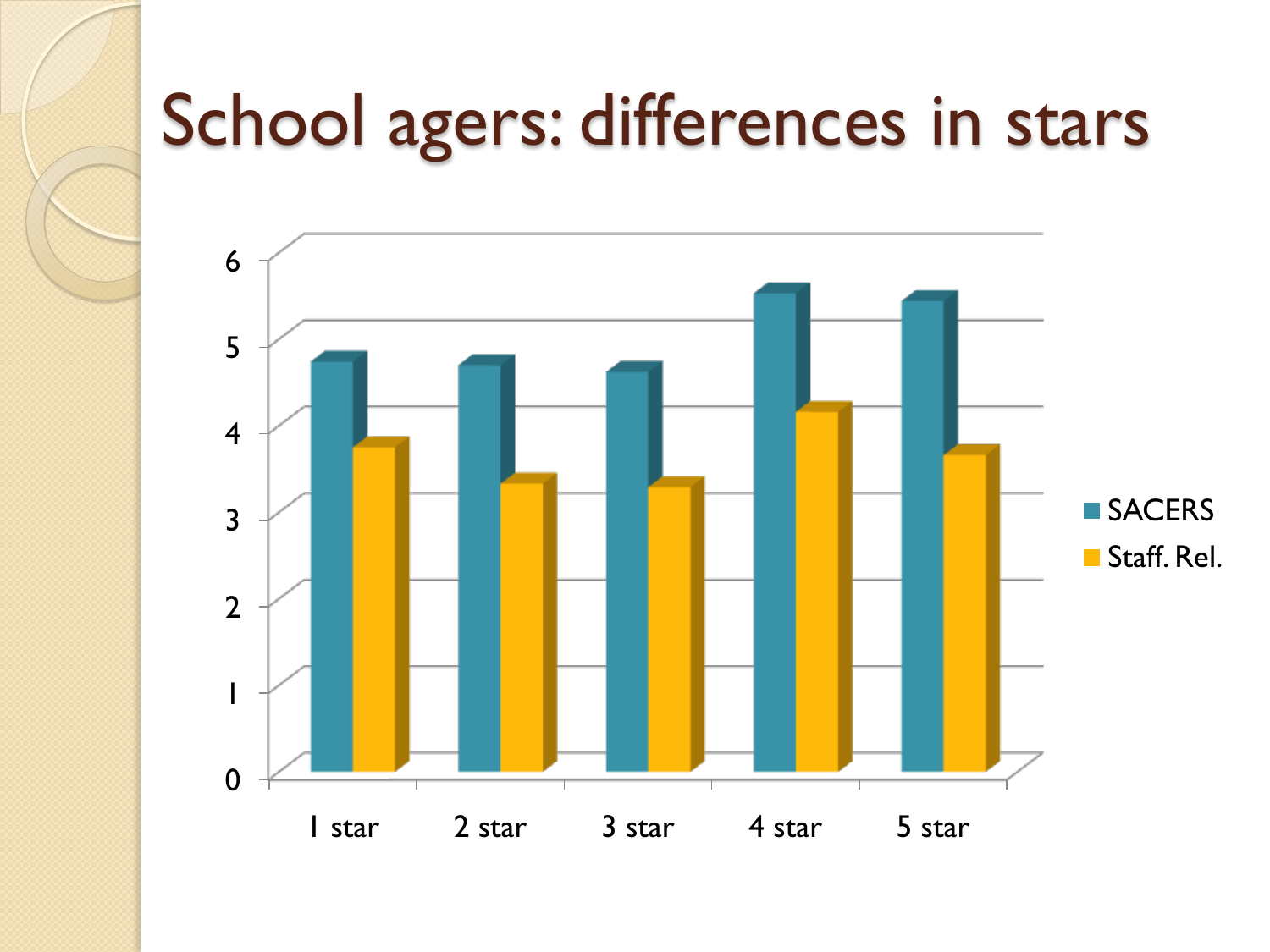

#### Limitations

- Limited range of measures used in this project
	- Some measures are pilot tools
	- Still missing some aspects of quality
- Small sample size within each star level
- Little to no information on:
	- Infants
	- Subsidy
	- Diversity